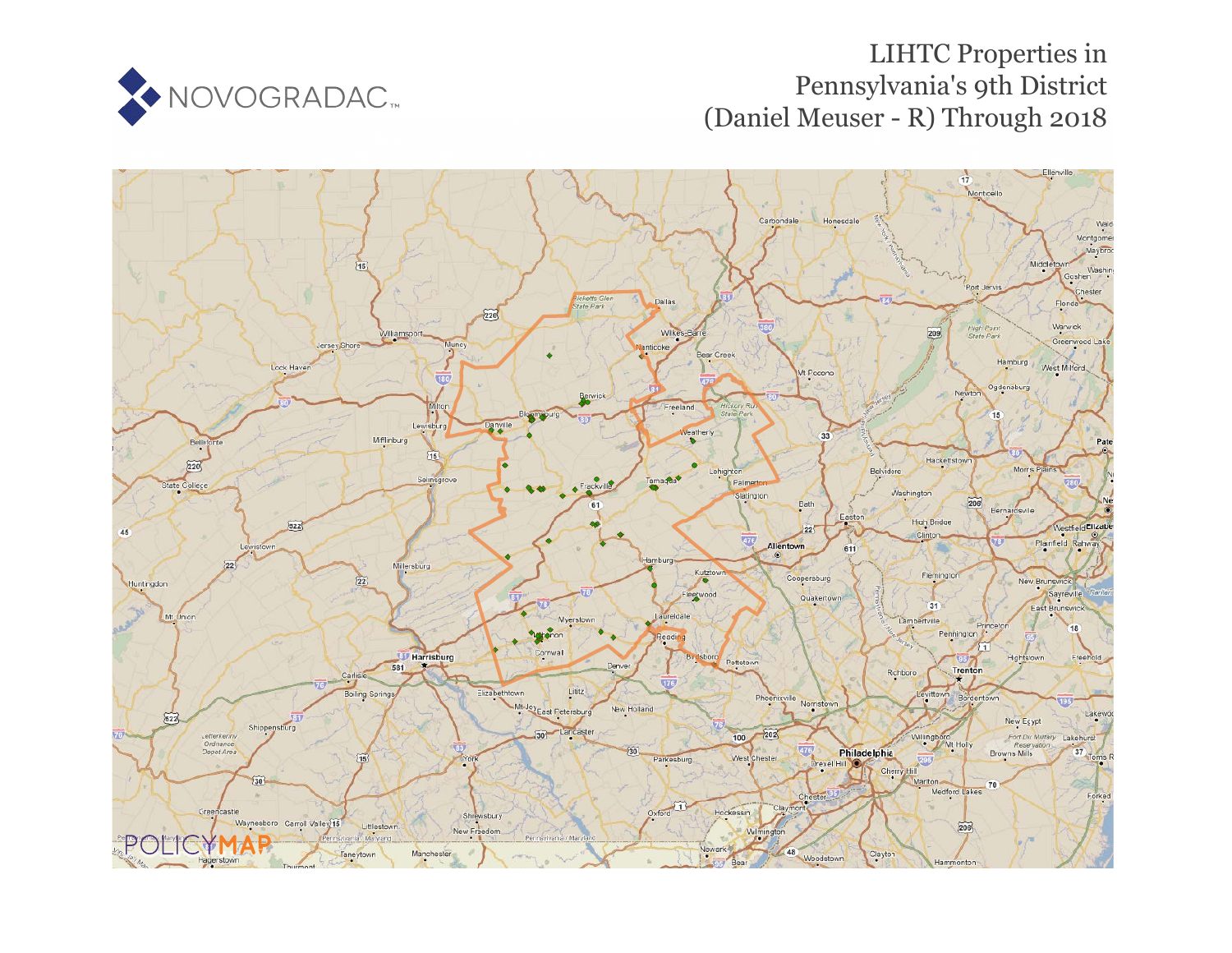| <b>Project Name</b>                                | <b>Address</b>                   | City                          | <b>State</b>  | <b>Zip Code</b> | <b>Nonprofit</b><br><b>Sponsor</b> | <b>Allocation</b><br>Year | <b>Annual</b><br><b>Allocated</b><br><b>Amount</b> | <b>Year PIS</b> | <b>Construction Type</b> | <b>Total</b><br><b>Units</b> | Low<br>Income<br><b>Units</b> | <b>Rent or</b><br><b>Income</b><br><b>Ceiling</b> | Credit %                               | <b>Tax-Exempt</b><br><b>Bond</b> | <b>HUD Multi-Family</b><br>Financing/<br><b>Rental Assistance</b> |
|----------------------------------------------------|----------------------------------|-------------------------------|---------------|-----------------|------------------------------------|---------------------------|----------------------------------------------------|-----------------|--------------------------|------------------------------|-------------------------------|---------------------------------------------------|----------------------------------------|----------------------------------|-------------------------------------------------------------------|
| <b>AMITY MANOR</b>                                 | 1131 BEN<br>W                    | FRANKLIN HWY DOUGLASSVILLE PA |               | 19518           | Yes                                | 1990                      | \$55,330                                           | 1991            | <b>New Construction</b>  | 36                           | 27                            | 60% AMGI                                          | $30$ % present $\,$ No $\,$<br>value   |                                  |                                                                   |
| MARKETHOUSE PLACE 550 WILLOW ST LEBANON            |                                  |                               | PA            | 17046           | Yes                                | 1989                      | \$175,788                                          | 1991            | <b>New Construction</b>  | 40                           | 40                            | 60% AMGI                                          | $30\,\%$ present $\,$ No $\,$<br>value |                                  |                                                                   |
| NOTTINGHAM ESTATES NOTTINGHAM ELYSBURG             | 100<br>DR                        |                               | PA            | 17824           | No                                 | 1991                      | \$53,636                                           | 1991            | New Construction         | 30                           | $30\,$                        | 60% AMGI                                          | $30$ % present $\,$ No value           |                                  |                                                                   |
| BERWICK HOUSE APTS 37 W BROAD ST TAMAQUA           |                                  |                               | PA            | 18252           | No                                 | 1991                      | \$119,338                                          | 1992            | Acquisition and Rehab 13 |                              | 13                            | 60% AMGI                                          | $30$ % present $\,$ No $\,$<br>value   |                                  |                                                                   |
| <b>SCOTT ELDERLY</b>                               | 2217 THIRD ST BLOOMSBURG         |                               | $\mathbf{PA}$ | 17815           | Yes                                | 2000                      | \$161,762                                          | 2001            | <b>New Construction</b>  | 24                           | 24                            | 60% AMGI                                          | $30$ % present $\,$ No $\,$<br>value   |                                  |                                                                   |
| <b>SAUCONY MEADOWS</b>                             | 20 KOHLER RD KUTZTOWN            |                               | PA            | 19530           | $\mathbf{No}$                      | 2000                      | \$246,337                                          | 2002            | <b>New Construction</b>  | 50                           | 50                            | 60% AMGI                                          | $30$ % present $\,$ No $\,$<br>value   |                                  |                                                                   |
| SPRING GARDEN<br>TERRACE                           | 1501 SPRING<br><b>GARDEN AVE</b> | <b>BERWICK</b>                | PA            | 18603           | No                                 | 2001                      | \$137,665                                          | 2002            | <b>New Construction</b>  | 24                           | 24                            | 60% AMGI                                          | $30\,\%$ present $\,$ No value         |                                  |                                                                   |
| <b>BENTON ELDERLY</b>                              | 254 BENTON<br><b>MANOR DR</b>    | <b>BENTON</b>                 | PA            | 17814           | Yes                                | 2002                      | \$93,531                                           | 2003            | <b>New Construction</b>  | 11                           | 11                            | 60% AMGI                                          | $30\,\%$ present $\,$ No value         |                                  |                                                                   |
| DEER LAKE APTS                                     | 2075 WATER ST LEBANON            |                               | PA            | 17046           | Yes                                | 2001                      | \$251,146                                          | 2003            | New Construction         | 26                           | 26                            | 60% AMGI                                          | $30$ % present $\,$ No $\,$<br>value   |                                  |                                                                   |
| SOUTHGATE AT WEST 815 W LEESPORT LEESPORT<br>RIDGE | RD                               |                               | PA            | 19533           | Yes                                | 2001                      | \$319,173                                          | 2003            | New Construction         | 45                           | 45                            | 60% AMGI                                          | $30\,\%$ present $\,$ No $\,$<br>value |                                  |                                                                   |
| <b>SHARPLESS APTS</b>                              | 572 CTR ST                       | <b>BLOOMSBURG</b>             | PA            | 17815           | No                                 | 1991                      | \$7,611                                            | 1992            | Acquisition and Rehab 9  |                              | 8                             | <b>50% AMGI</b>                                   | $30$ % present $\,$ No $\,$<br>value   |                                  |                                                                   |
| <b>TIMBERWOOD PARK</b><br><b>ELDERLY</b>           | 301 N SIXTH ST KULPMONT          |                               | PA            | 17834           | No                                 | 1991                      | \$59,957                                           | 1992            | <b>New Construction</b>  | 42                           | $42\,$                        | 60% AMGI                                          | $30$ % present $\,$ No $\,$<br>value   |                                  |                                                                   |
| SHENANDOAH<br>VILLAGE                              | 200 E COAL ST SHENANDOAH         |                               | PA            | 17976           | No                                 | 1991                      | \$65,785                                           | 1993            | <b>New Construction</b>  | 34                           | 34                            | 50% AMGI                                          | $30$ % present $\,$ No $\,$<br>value   |                                  |                                                                   |

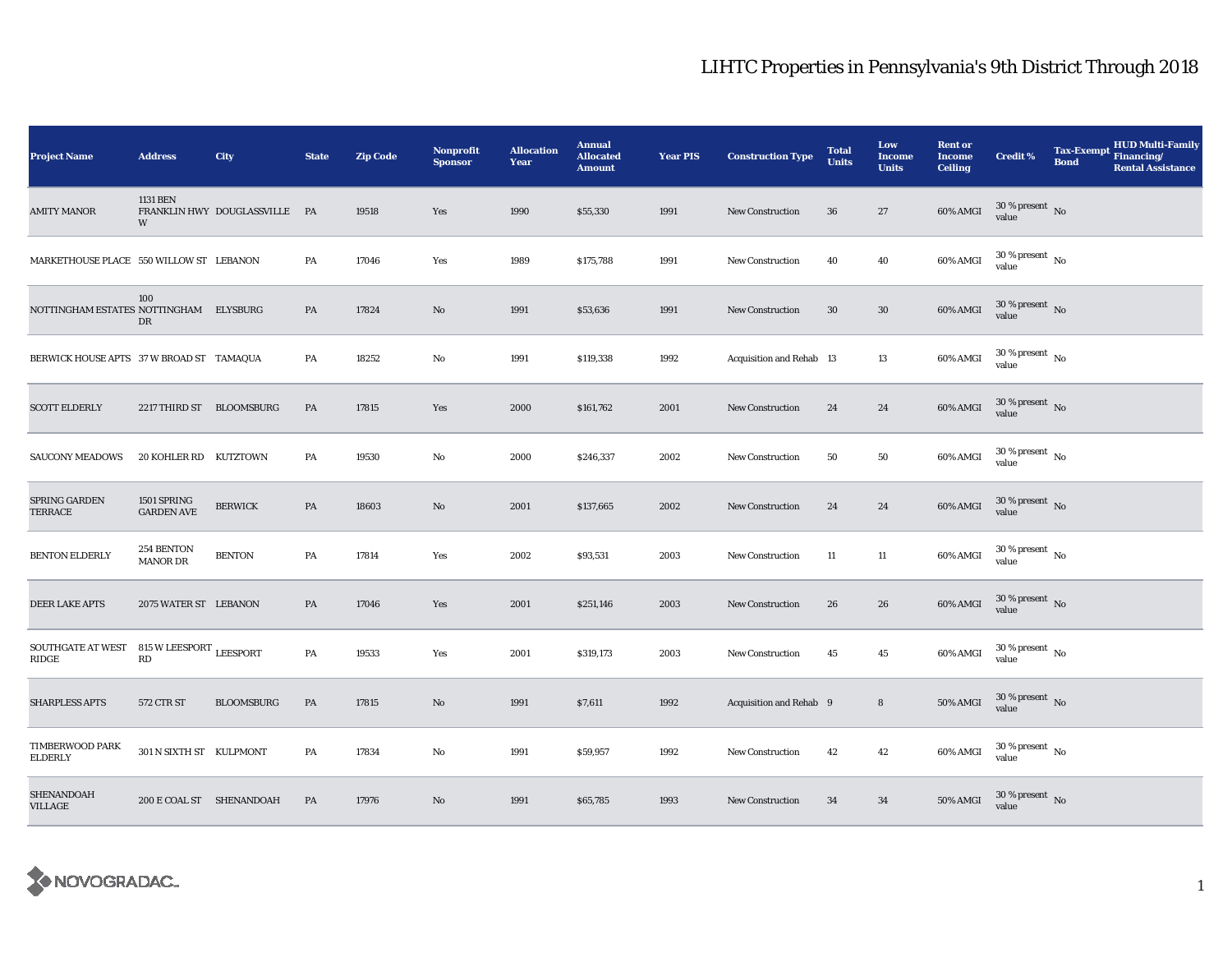| <b>Project Name</b>                              | <b>Address</b>                               | City                          | <b>State</b>  | <b>Zip Code</b> | Nonprofit<br><b>Sponsor</b> | <b>Allocation</b><br>Year | <b>Annual</b><br><b>Allocated</b><br><b>Amount</b> | <b>Year PIS</b> | <b>Construction Type</b> | <b>Total</b><br><b>Units</b> | Low<br><b>Income</b><br><b>Units</b> | <b>Rent or</b><br><b>Income</b><br><b>Ceiling</b> | <b>Credit %</b>                             | <b>HUD Multi-Family</b><br>Tax-Exempt Financing/<br><b>Bond</b><br><b>Rental Assistance</b> |
|--------------------------------------------------|----------------------------------------------|-------------------------------|---------------|-----------------|-----------------------------|---------------------------|----------------------------------------------------|-----------------|--------------------------|------------------------------|--------------------------------------|---------------------------------------------------|---------------------------------------------|---------------------------------------------------------------------------------------------|
| <b>COLONIAL SQUARE</b>                           | <b>45 W PHILLIPS</b><br>ST                   | COALDALE                      | PA            | 18218           | $\mathbf{No}$               | 1992                      | \$62,421                                           | 1994            | New Construction         | 25                           | 25                                   | 60% AMGI                                          | $30\,\%$ present $\,$ No value              |                                                                                             |
| HIGH POINT MANOR                                 | 101 ${\rm E}$ CHESTNUT ${\rm FRACKVILLE}$ ST |                               | $\mathbf{PA}$ | 17931           | No                          | 1993                      | \$81,308                                           | 1994            | New Construction         | 33                           | 33                                   | 60% AMGI                                          | $30\,\%$ present $\,$ No $\,$<br>value      |                                                                                             |
| SPRING HILL MANOR                                | 439 PERSHING<br>AVE                          | <b>FRACKVILLE</b>             | $\mathbf{PA}$ | 17931           | $\mathbf{No}$               | 1993                      | \$46,647                                           | 1994            | <b>New Construction</b>  | 20                           | $\bf{20}$                            | 60% AMGI                                          | $30\,\%$ present $\,$ No value              |                                                                                             |
| <b>WEIDNER MANOR</b>                             | 1135 BEN<br>W                                | FRANKLIN HWY DOUGLASSVILLE PA |               | 19518           | No                          | 1993                      | \$168,941                                          | 1994            | <b>New Construction</b>  | 24                           | 24                                   | $60\%$ AMGI                                       | $30\,\%$ present $\,$ No value              |                                                                                             |
| <b>WILLOW COURT</b>                              | 351 S WILLOW<br><b>ST</b>                    | MT CARMEL                     | $\mathbf{PA}$ | 17851           | No                          | 1993                      | \$131,222                                          | 1994            | <b>New Construction</b>  | 30                           | $30\,$                               | 60% AMGI                                          | $70\,\%$ present $\,$ No value              |                                                                                             |
| CENTRE STREET APTS                               | 225 N CENTRE<br>ST                           | <b>POTTSVILLE</b>             | $\mathbf{PA}$ | 17901           | Yes                         | 1994                      | \$36,271                                           | 1995            | Acquisition and Rehab 6  |                              | $\boldsymbol{6}$                     | 60% AMGI                                          | $30\,\%$ present $\,$ No value              |                                                                                             |
| CENTRE STREET COURT 16 CHESTNUT ST ASHLAND       |                                              |                               | PA            | 17921           | $\mathbf{No}$               | 1993                      | \$88,752                                           | 1995            | <b>New Construction</b>  | $35\,$                       | $\bf 35$                             | 60% AMGI                                          | $30\,\%$ present $\,$ No value              |                                                                                             |
| FURNACE CREEK MANO 270 S FREEMAN ROBESONIA       |                                              |                               | PA            | 19551           | Yes                         | 1994                      | \$59,892                                           | 1995            | New Construction         | 24                           | 24                                   | 50% AMGI                                          | $30\,\%$ present $\,$ No value              |                                                                                             |
| VILLA AT MORLATTAN FRANKLIN HWY DOUGLASSVILLE PA | <b>1180 BEN</b><br>Е                         |                               |               | 19518           | No                          | 2003                      | \$128,388                                          | 2005            | <b>New Construction</b>  | 102                          | $45\,$                               | 50% AMGI                                          | $30\,\%$ present $\,$ Yes value             |                                                                                             |
| WILLOWS SENIOR APTS 605 N 12TH ST LEBANON        |                                              |                               | PA            | 17046           | No                          | 2003                      | \$1,007,197                                        | 2005            | <b>New Construction</b>  | 90                           | 90                                   | 60% AMGI                                          | $30\,\%$ present $\,$ No value              |                                                                                             |
| BAREFIELD GARDENS 2 BAREFIELD DR POTTSVILLE      |                                              |                               | PA            | 17901           | No                          | 2004                      | \$245,339                                          | 2006            | New Construction         | 15                           | 15                                   | 60% AMGI                                          | $30\,\%$ present $\,$ No value              |                                                                                             |
| MONROE ESTATES                                   | 1010 MONROE<br>${\rm ST}$                    | <b>BERWICK</b>                | $\mathbf{PA}$ | 18603           | $\mathbf{N}\mathbf{o}$      | 2004                      | \$172,264                                          | 2006            | New Construction         | 24                           | 24                                   | 60% AMGI                                          | <b>Both 30%</b><br>and 70%<br>present value | N <sub>0</sub>                                                                              |
| 401 HAZLE ST                                     | 401 HAZLE ST TAMAQUA                         |                               | PA            | 18252           | Yes                         | 2006                      | \$180,813                                          | 2007            | Acquisition and Rehab 14 |                              | 14                                   | 60% AMGI                                          | $70\,\%$ present $${\rm No}$$ value         |                                                                                             |

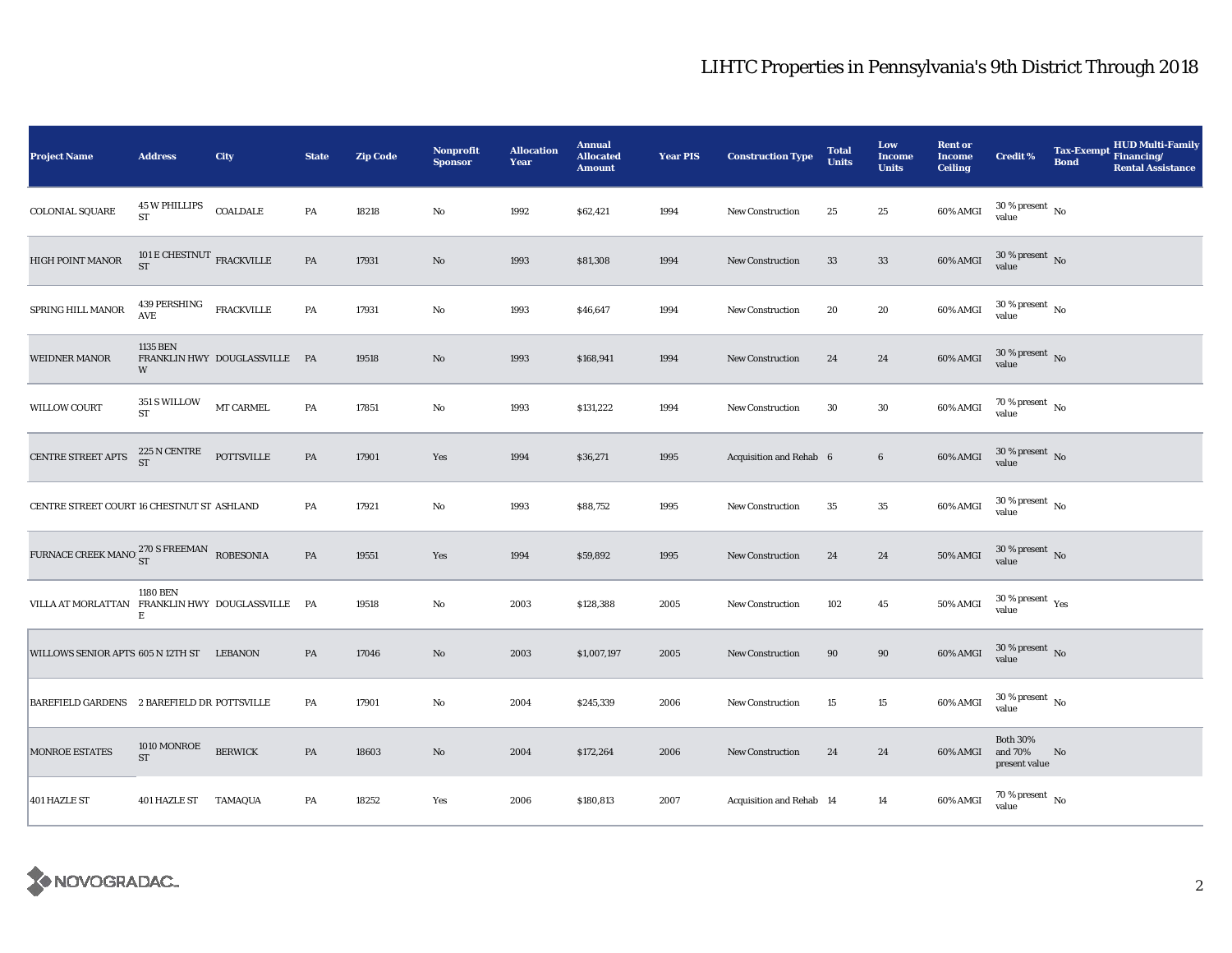| <b>Project Name</b>                                      | <b>Address</b>                         | City                | <b>State</b>  | <b>Zip Code</b> | <b>Nonprofit</b><br><b>Sponsor</b> | <b>Allocation</b><br>Year | <b>Annual</b><br><b>Allocated</b><br><b>Amount</b> | <b>Year PIS</b> | <b>Construction Type</b> | <b>Total</b><br><b>Units</b> | Low<br><b>Income</b><br><b>Units</b> | <b>Rent or</b><br><b>Income</b><br><b>Ceiling</b> | <b>Credit %</b>                             | <b>Tax-Exempt</b><br><b>Bond</b> | HUD Multi-Family<br>Financing/<br><b>Rental Assistance</b> |
|----------------------------------------------------------|----------------------------------------|---------------------|---------------|-----------------|------------------------------------|---------------------------|----------------------------------------------------|-----------------|--------------------------|------------------------------|--------------------------------------|---------------------------------------------------|---------------------------------------------|----------------------------------|------------------------------------------------------------|
| CENTRAL COURT APTS                                       | 160 CENTRAL<br>RD                      | <b>BLOOMSBURG</b>   | PA            | 17815           | Yes                                | 2005                      | \$118,103                                          | 2007            | <b>New Construction</b>  | 8                            | $\bf 8$                              | 60% AMGI                                          | $70\,\%$ present $\,$ No value              |                                  |                                                            |
| <b>HENNER APTS</b>                                       | 24 E HIGH ST                           | <b>WOMELSDORF</b>   | PA            | 19567           | Yes                                | 2005                      | \$295,392                                          | 2007            | <b>New Construction</b>  | 27                           | 27                                   | 60% AMGI                                          | <b>Both 30%</b><br>and 70%<br>present value | No                               |                                                            |
| TENNY STREET APTS                                        | 355 TENNY ST                           | <b>BLOOMSBURG</b>   | PA            | 17815           | Yes                                | 2005                      | \$236,290                                          | 2007            | <b>New Construction</b>  | 21                           | 21                                   | 60% AMGI                                          | <b>Both 30%</b><br>and 70%<br>present value | No                               |                                                            |
| <b>WELSH HEIGHTS</b>                                     | 100 FLEMING<br>AVE                     | <b>DANVILLE</b>     | PA            | 17821           | Yes                                | 2006                      | \$278,956                                          | 2007            | New Construction         | 24                           | 24                                   | 60% AMGI                                          | $70\,\%$ present $\,$ No $\,$<br>value      |                                  |                                                            |
| KNITTING MILL ON PEA 239 PINE ST                         |                                        | <b>HAMBURG</b>      | PA            | 19526           | Yes                                | 2006                      | \$306,556                                          | 2008            | Not Indicated            | 27                           | 27                                   | 60% AMGI                                          | $70\,\%$ present $\,$ No value              |                                  |                                                            |
| MIFFLIN MILLS TOWNHOMES                                  |                                        | <b>LEBANON</b>      | PA            | 17046           | Yes                                | 2008                      | \$409,623                                          | 2009            | New Construction         | 20                           | 20                                   | 60% AMGI                                          | $70\,\%$ present $\,$ No value              |                                  |                                                            |
| <b>SCHAIN BUILDING</b>                                   | 141 W FRONT ST BERWICK                 |                     | PA            | 18603           | Yes                                | 1993                      | \$132,970                                          | 1995            | Acquisition and Rehab 24 |                              | 24                                   | 60% AMGI                                          | <b>Both 30%</b><br>and 70%<br>present value | $\mathbf{No}$                    |                                                            |
| <b>ST CHARLES APTS</b>                                   | $145$ W MAIN ST $\,$                   | SCHUYLKILL<br>HAVEN | PA            | 17972           | No                                 | 1993                      | \$0                                                | 1995            | Acquisition and Rehab 20 |                              | 20                                   |                                                   | $70\,\%$ present $\,$ No value              |                                  |                                                            |
| <b>TOWER VIEW</b>                                        | 100 S SEVENTH TOWER CITY<br>${\rm ST}$ |                     | $\mathbf{PA}$ | 17980           | No                                 | 1994                      | \$56,948                                           | 1995            | New Construction         | 25                           | $\bf 25$                             | 60% AMGI                                          | $30\,\%$ present $\,$ No value              |                                  |                                                            |
| <b>CHERRY PLACE</b>                                      | <b>255 W N AVE</b>                     | PALMYRA             | PA            | 17078           | Yes                                | 1995                      | $\$0$                                              | 1996            | New Construction         | 41                           | 41                                   |                                                   | $70$ % present $\,$ No $\,$<br>value        |                                  |                                                            |
| EVERGREEN POINTE AP $^{300}_{\rm PT}$ EVERGREEN DANVILLE |                                        |                     | PA            | 17821           | $\rm\thinspace No$                 | 1996                      | \$63,618                                           | 1996            | Acquisition and Rehab 48 |                              | 48                                   | 60% AMGI                                          | <b>Both 30%</b><br>and 70%<br>present value | No                               |                                                            |
| <b>MAPLE TERRACE</b>                                     | 725 MAPLE ST LEBANON                   |                     | PA            | 17046           | Yes                                | 1995                      | \$129,890                                          | 1996            | <b>New Construction</b>  | 20                           | 20                                   | 60% AMGI                                          | $30\,\%$ present $\,$ No value              |                                  |                                                            |
| <b>OLDE TWNEMANOR</b>                                    | 225 N CENTRE<br><b>ST</b>              | <b>POTTSVILLE</b>   | PA            | 17901           | Yes                                | 1994                      | \$144,070                                          | 1996            | Acquisition and Rehab 15 |                              | 15                                   | 60% AMGI                                          | $30\,\%$ present $\,$ No value              |                                  |                                                            |

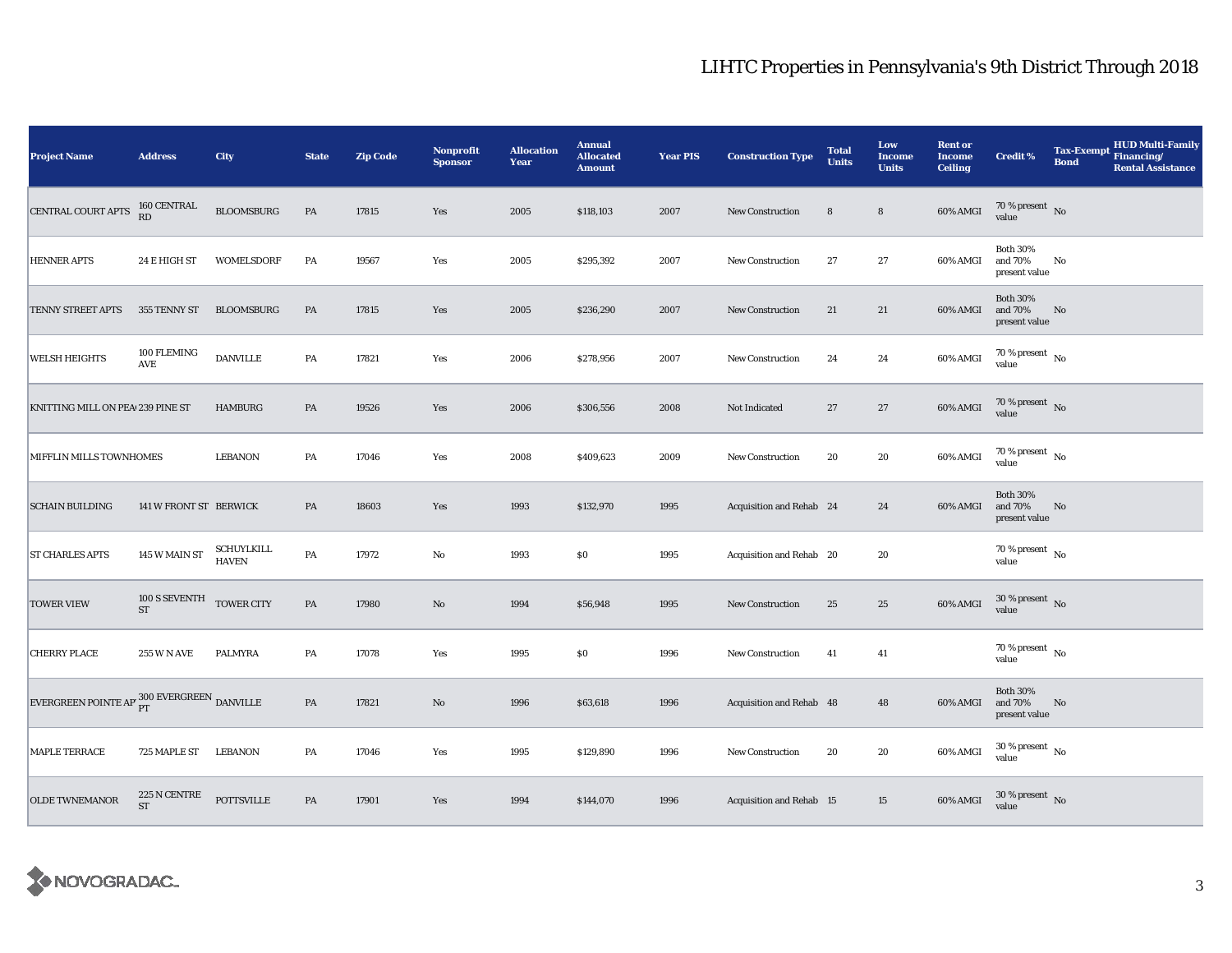| <b>Project Name</b>                                             | <b>Address</b>             | City                     | <b>State</b>  | <b>Zip Code</b> | Nonprofit<br><b>Sponsor</b> | <b>Allocation</b><br>Year | <b>Annual</b><br><b>Allocated</b><br><b>Amount</b> | <b>Year PIS</b> | <b>Construction Type</b>  | <b>Total</b><br><b>Units</b> | Low<br>Income<br><b>Units</b> | <b>Rent or</b><br><b>Income</b><br><b>Ceiling</b> | <b>Credit %</b>                      | <b>Tax-Exempt</b><br><b>Bond</b> | <b>HUD Multi-Family</b><br>Financing/<br><b>Rental Assistance</b> |
|-----------------------------------------------------------------|----------------------------|--------------------------|---------------|-----------------|-----------------------------|---------------------------|----------------------------------------------------|-----------------|---------------------------|------------------------------|-------------------------------|---------------------------------------------------|--------------------------------------|----------------------------------|-------------------------------------------------------------------|
| TREMONT STATION                                                 | 51 N CRESCENT<br><b>ST</b> | <b>TREMONT</b>           | PA            | 17981           | $\rm No$                    | 1994                      | \$70,889                                           | 1996            | New Construction          | 24                           | 24                            | 60% AMGI                                          | $30$ % present $\,$ No $\,$<br>value |                                  |                                                                   |
| <b>ANTHONY COURT</b>                                            | 345 IRON ST                | <b>BLOOMSBURG</b>        | PA            | 17815           | No                          | 1996                      | \$112,022                                          | 1997            | <b>New Construction</b>   | 24                           | ${\bf 24}$                    | 60% AMGI                                          | $30\,\%$ present $\,$ No value       |                                  |                                                                   |
| FRANKLIN & NOBLE MAI 43 E NOBLE AVE SHOEMAKERSVILL PA           |                            |                          |               | 19555           | Yes                         | 1996                      | \$96,823                                           | 1997            | Acquisition and Rehab 18  |                              | $18\,$                        | 60% AMGI                                          | $30\,\%$ present $\,$ No value       |                                  |                                                                   |
| GIRARDVILLE TOWER $^{100 \text{ N} \text{ SECOND}}_{\text{ST}}$ |                            | <b>GIRARDVILLE</b>       | PA            | 17935           | $\rm\thinspace No$          | 1996                      | \$54,636                                           | 1997            | Acquisition and Rehab 16  |                              | 16                            | 60% AMGI                                          | $30\,\%$ present $\,$ No value       |                                  |                                                                   |
| SUMMIT HILL SCHOOL $\frac{128}{ST}$ W HAZARD                    |                            | <b>SUMMIT HILL</b>       | PA            | 18250           | No                          | 1995                      | \$90,783                                           | 1997            | Acquisition and Rehab 24  |                              | 24                            | $60\%$ AMGI                                       | $30\,\%$ present $\,$ No value       |                                  |                                                                   |
| LAUREL RUN COMMONS 406 PITT ST                                  |                            | <b>TAMAQUA</b>           | PA            | 18252           | $\rm No$                    | 1996                      | \$140,708                                          | 1998            | <b>New Construction</b>   | 24                           | ${\bf 24}$                    | $60\%$ AMGI                                       | $30\,\%$ present $\,$ No value       |                                  |                                                                   |
| WESTMINSTER PLACE@ WESTMINSTER BLOOMSBURG                       | 100<br>DR                  |                          | PA            | 17815           | Yes                         | 2012                      | \$734,309                                          | 2011            | New Construction          | 36                           | 36                            | 60% AMGI                                          | $70\,\%$ present $\,$ No value       |                                  |                                                                   |
| 420 E BROAD ST                                                  | 420 E BROAD ST TAMAQUA     |                          | PA            | 18252           | Yes                         | 2013                      | \$338,413                                          | 2012            | Not Indicated             | 12                           | $12\,$                        | 60% AMGI                                          | $70\,\%$ present $\,$ No value       |                                  | $\rm No$                                                          |
| <b>BAREFIELD MILLS</b>                                          | 911 W RACE ST POTTSVILLE   |                          | PA            | 17901-2335      | Yes                         | 2014                      | \$329,361                                          | 2013            | Acquisition and Rehab 11  |                              | 11                            | 60% AMGI                                          | $70\,\%$ present $\,$ No value       |                                  | No                                                                |
| LEBANON VILLAGE APTS 201 LEBANON                                |                            | $\operatorname{LEBANON}$ | $\mathbf{PA}$ | 17046-8417      | No                          | 2014                      | \$560,686                                          | 2013            | Acquisition and Rehab 200 |                              | 197                           | 60% AMGI                                          | $30\,\%$ present $\,$ Yes value      |                                  | No                                                                |
| MOUNT CARMEL APTS 315 S HICKORY MOUNT CARMEL PA                 |                            |                          |               | 17851-2201      | $\rm No$                    | 2018                      | \$256,209                                          | 2015            | Acquisition and Rehab 100 |                              | 98                            | 60% AMGI                                          | 30 % present<br>value                |                                  | No                                                                |
| INDEPENDENCE SQUAR INDEPENDENCE ORWIGSBURG                      | 216 W<br><b>ST</b>         |                          | PA            | 17961-2102      | Yes                         | 2018                      | \$573,128                                          | 2016            | Acquisition and Rehab 20  |                              | 20                            | 60% AMGI                                          | 70 % present<br>value                |                                  | $\rm No$                                                          |
| <b>KREIDER COMMONS</b>                                          | 631 N 8TH ST               | LEBANON                  | PA            | 17046-3521      | No                          | 2018                      | \$967,495                                          | 2016            | Acquisition and Rehab 50  |                              | 50                            | 60% AMGI                                          | 70 % present<br>value                |                                  | No                                                                |

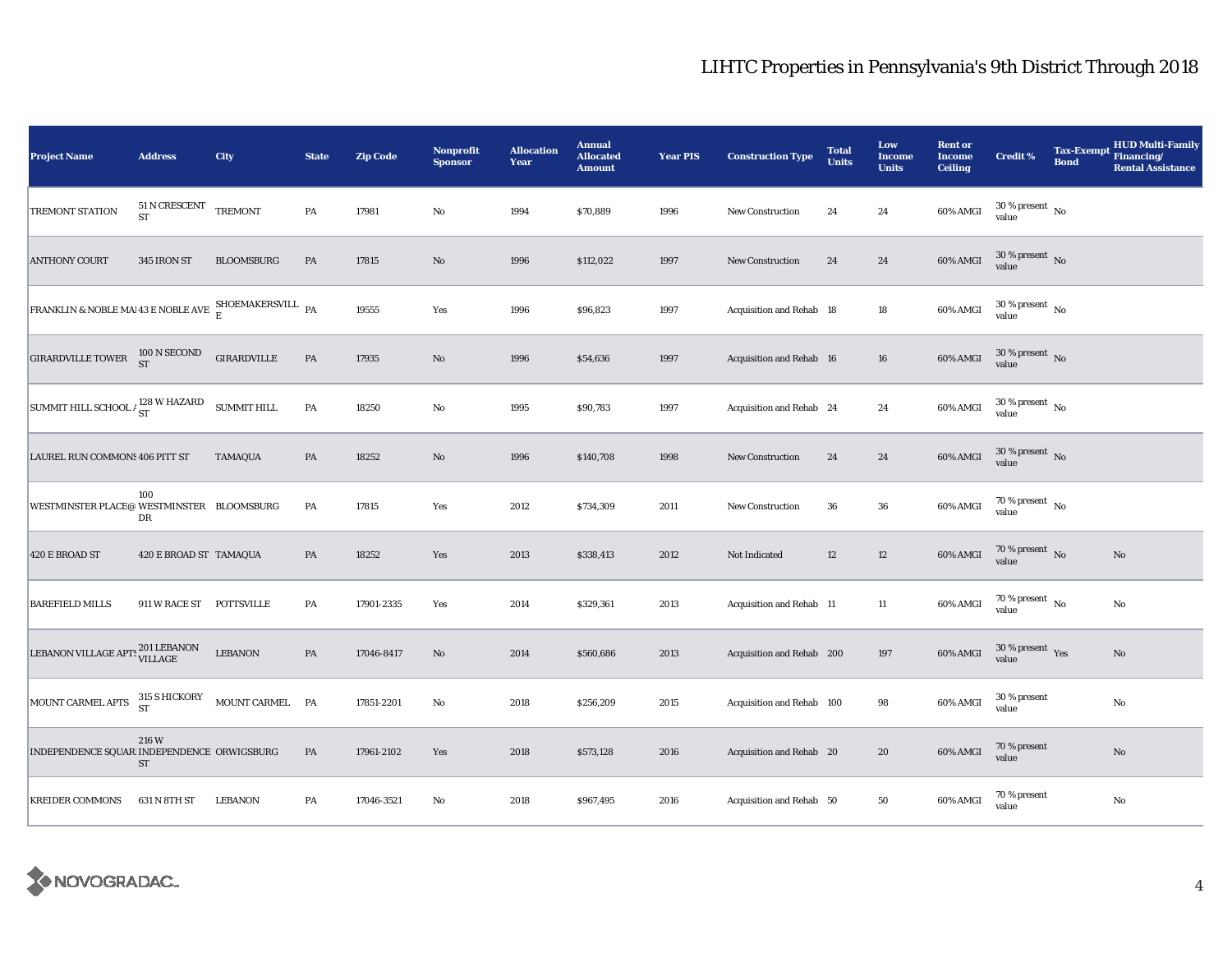| <b>Project Name</b>                                                   | <b>Address</b>               | City              | <b>State</b> | <b>Zip Code</b> | Nonprofit<br><b>Sponsor</b> | <b>Allocation</b><br>Year | <b>Annual</b><br><b>Allocated</b><br><b>Amount</b> | <b>Year PIS</b>      | <b>Construction Type</b> | <b>Total</b><br><b>Units</b> | Low<br><b>Income</b><br><b>Units</b> | <b>Rent or</b><br><b>Income</b><br><b>Ceiling</b> | <b>Credit %</b>                | <b>Tax-Exempt</b><br><b>Bond</b> | HUD Multi-Family<br>Financing/<br><b>Rental Assistance</b> |
|-----------------------------------------------------------------------|------------------------------|-------------------|--------------|-----------------|-----------------------------|---------------------------|----------------------------------------------------|----------------------|--------------------------|------------------------------|--------------------------------------|---------------------------------------------------|--------------------------------|----------------------------------|------------------------------------------------------------|
| <b>BLOOM MILLS</b>                                                    | 237 W SIXTH<br><b>STREET</b> | <b>BLOOMSBURG</b> | PA           | 17815-0000      | Yes                         | 2019                      | \$935,421                                          | 2016                 | <b>New Construction</b>  | 40                           | 40                                   | 60% AMGI                                          | $\rm Not$ Indicated            |                                  | $\rm No$                                                   |
| NESQUEHONING SCHOC $_{\rm ST}^{90\rm \,E\,CATAWISSA}$ NESQUEHONING PA |                              |                   |              | 18240           | $\rm No$                    | 1997                      | \$121,040                                          | 1999                 | Acquisition and Rehab 32 |                              | $32\,$                               | 60% AMGI                                          | $30\,\%$ present $\,$ No value |                                  |                                                            |
| <b>OAK VIEW TERRACE</b>                                               | 1407 OAK ST                  | <b>LEBANON</b>    | PA           | 17042           | Yes                         | 1997                      | \$142,582                                          | 1999                 | Acquisition and Rehab 22 |                              | $22\,$                               | 60% AMGI                                          | $70\,\%$ present $\,$ No value |                                  |                                                            |
| ANNVILLE ELDERLY HO 301 W NEW ST                                      |                              | ANNVILLE          | PA           | 17003           | Yes                         | 1998                      | \$145,317                                          | 1999                 | <b>New Construction</b>  | 22                           | 22                                   | 60% AMGI                                          | $30\,\%$ present $\,$ No value |                                  |                                                            |
| WEATHERLY HOUSING EVERGREEN                                           | 1500<br>AVE                  | WEATHERLY         | PA           | 18255           | $\rm No$                    | 1998                      | \$191,388                                          | 2000                 | New Construction         | 30                           | $30\,$                               | $60\%$ AMGI                                       | $30\,\%$ present $\,$ No value |                                  |                                                            |
| <b>HILL TERRACE</b>                                                   | 745 MAPLE ST LEBANON         |                   | PA           | 17046           | Yes                         | 2000                      | \$137,573                                          | 2001                 | <b>New Construction</b>  | 20                           | 20                                   | 60% AMGI                                          | $30\,\%$ present $\,$ No value |                                  |                                                            |
| PLEASANT VALLEY ESTA 801 W FIFTH ST MT CARMEL                         |                              |                   | PA           | 17851           | $\rm No$                    | 2000                      | \$109,948                                          | 2001                 | <b>New Construction</b>  | 16                           | 16                                   | 60% AMGI                                          | $30\,\%$ present $\,$ No value |                                  |                                                            |
| ABC TAMAQUA HI-RISE 222 E BROAD ST TAMAQUA                            |                              |                   | PA           | 18252           |                             | Insufficient<br>Data      | $\$0$                                              | Insufficient<br>Data | Not Indicated            | 106                          | $\mathbf 0$                          |                                                   | Not<br>Indicated               |                                  |                                                            |
| CLOVER HILL ESTATES <sup>40</sup> CLOVERLEAF BERWICK                  |                              |                   | PA           | 18603           |                             | Insufficient<br>Data      | $\$0$                                              | Insufficient<br>Data | Not Indicated            | 24                           | $\mathbf 0$                          |                                                   | Not<br>Indicated               |                                  |                                                            |
| FLEETWOOD SENIOR H(701 E LOCUST ST FLEETWOOD                          |                              |                   | PA           | 19522           |                             | Insufficient<br>Data      | $\$0$                                              | Insufficient<br>Data | Not Indicated            | 33                           | $\bf{0}$                             |                                                   | Not<br>Indicated               |                                  |                                                            |
| <b>FRANKLIN PLACE</b>                                                 | 200 FRANKLIN<br>PL           | <b>BLOOMSBURG</b> | PA           | 17815           |                             | Insufficient<br>Data      | $\$0$                                              | Insufficient<br>Data | Not Indicated            | 24                           | $\bf{0}$                             |                                                   | Not<br>Indicated               |                                  |                                                            |
| <b>HERITAGE HEIGHTS</b>                                               | 50 FIRST ST                  | <b>DANVILLE</b>   | PA           | 17821           |                             | Insufficient<br>Data      | $\$0$                                              | Insufficient<br>Data | Not Indicated            | 76                           | $\mathbf 0$                          |                                                   | Not<br>Indicated               |                                  |                                                            |
| RIVERVIEW POINT APTS 131 MAIN ST                                      |                              | <b>CATAWISSA</b>  | PA           | 17820           |                             | Insufficient<br>Data      | $\$0$                                              | Insufficient<br>Data | Not Indicated            | 64                           | $\mathbf 0$                          |                                                   | Not<br>Indicated               |                                  |                                                            |

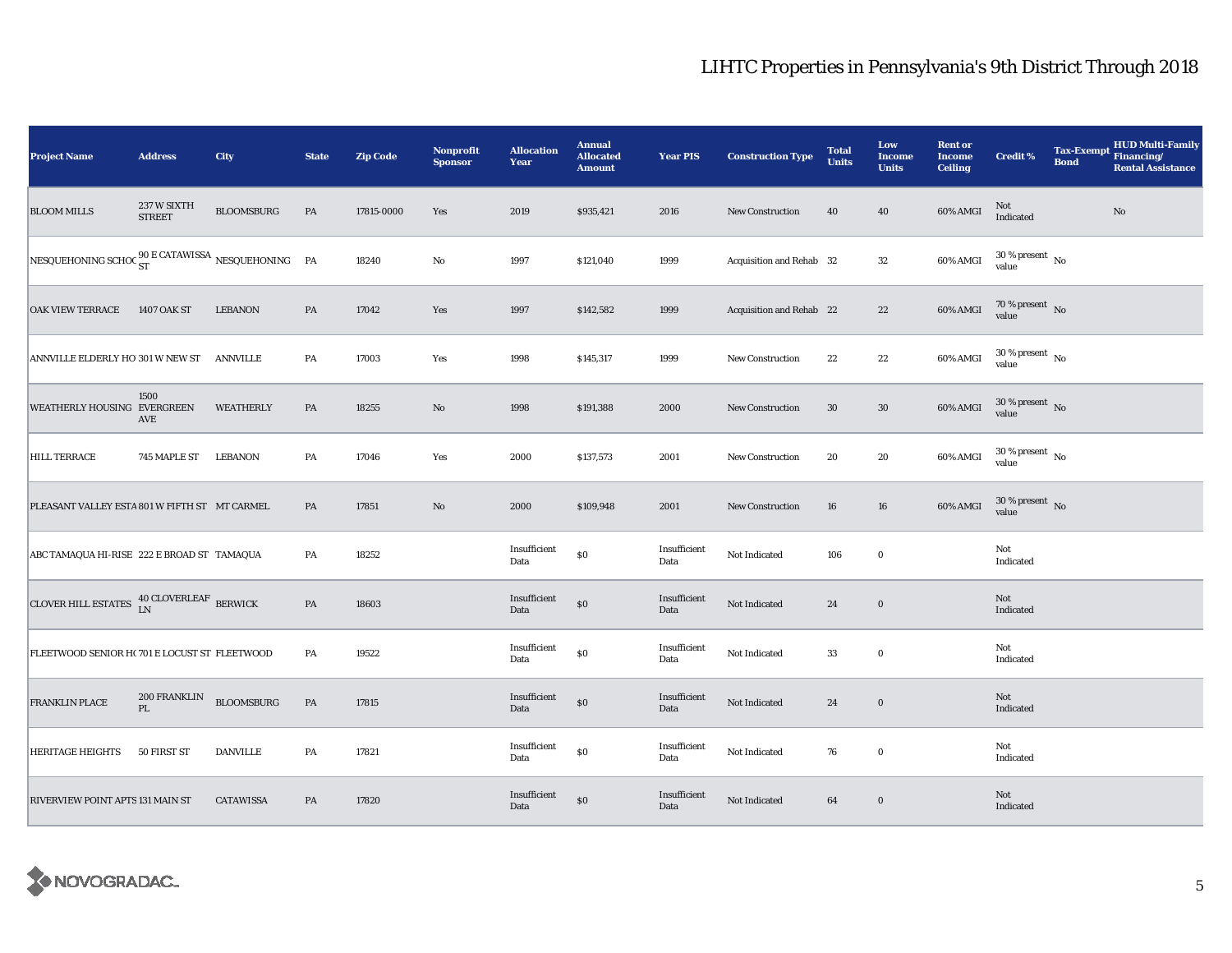| <b>Project Name</b>                                                   | <b>Address</b>              | City           | <b>State</b>  | <b>Zip Code</b> | Nonprofit<br><b>Sponsor</b> | <b>Allocation</b><br>Year | <b>Annual</b><br><b>Allocated</b><br><b>Amount</b> | <b>Year PIS</b>      | <b>Construction Type</b> | <b>Total</b><br><b>Units</b> | Low<br><b>Income</b><br><b>Units</b> | <b>Rent or</b><br><b>Income</b><br><b>Ceiling</b> | <b>Credit %</b>                | Tax-Exempt HUD Multi-Family<br><b>Bond</b><br><b>Rental Assistance</b> |
|-----------------------------------------------------------------------|-----------------------------|----------------|---------------|-----------------|-----------------------------|---------------------------|----------------------------------------------------|----------------------|--------------------------|------------------------------|--------------------------------------|---------------------------------------------------|--------------------------------|------------------------------------------------------------------------|
| <b>ROSEWOOD APTS</b>                                                  | 100 BIRCH PL                | <b>BERWICK</b> | PA            | 18603           |                             | Insufficient<br>Data      | $\$0$                                              | Insufficient<br>Data | Not Indicated            | 86                           | $\bf{0}$                             |                                                   | Not<br>Indicated               |                                                                        |
| <b>ST STANISLAUS APTS</b>                                             | 143 OLD<br>NEWPORT ST       | NANTICOKE      | PA            | 18634           |                             | Insufficient<br>Data      | $\$0$                                              | Insufficient<br>Data | Not Indicated            | $30\,$                       | $\bf{0}$                             |                                                   | Not<br>Indicated               |                                                                        |
| <b>TRINITY HOUSE</b>                                                  | 101 E THIRD ST BLOOMSBURG   |                | PA            | 17815           |                             | Insufficient<br>Data      | $\$0$                                              | Insufficient<br>Data | Not Indicated            | 11                           | $\bf{0}$                             |                                                   | Not<br>Indicated               |                                                                        |
| <b>APPLEWOOD II</b>                                                   | 210 E MARKET<br>${\rm ST}$  | ORWIGSBURG     | $\mathbf{PA}$ | 17961           | $\rm No$                    | 1988                      | \$0                                                | 1988                 | New Construction         | 16                           | 16                                   |                                                   | Not<br>Indicated               | $\rm No$                                                               |
| <b>WALNUT MANOR</b>                                                   | 219 FISHER ST JONESTOWN     |                | PA            | 17038           | No                          | 1988                      | \$67,721                                           | 1988                 | New Construction         | 36                           | $36\,$                               | 60% AMGI                                          | $30\,\%$ present $\,$ No value |                                                                        |
| <b>CENTER CITY APTS</b>                                               | 612 N<br><b>SHAMOKIN ST</b> | SHAMOKIN       | PA            | 17872           | No                          | 1989                      | \$24,949                                           | 1989                 | Acquisition and Rehab 34 |                              | 14                                   | 60% AMGI                                          | $70\,\%$ present $\,$ No value |                                                                        |
| MAHANOY ELDERLY HO 10 W CENTRE ST MAHANOY CITY                        |                             |                | PA            | 17948           | No                          | 1989                      | \$215,508                                          | 1989                 | New Construction         | 125                          | 124                                  | 60% AMGI                                          | $70\,\%$ present $\,$ No value |                                                                        |
| NEW CENTRAILIA APTS 101 NEVADA DR KULPMONT                            |                             |                | PA            | 17834           | $\rm No$                    | 1988                      | \$41,103                                           | 1989                 | Acquisition and Rehab 24 |                              | 24                                   | 60% AMGI                                          | $30\,\%$ present $\,$ No value |                                                                        |
| <b>RED-HAR APTS</b>                                                   | 17 N SIXTH ST               | LEBANON        | PA            | 17046           | $\mathbf{N}\mathbf{o}$      | 1988                      | \$10,596                                           | 1989                 | Acquisition and Rehab 9  |                              | $7\phantom{.0}$                      | 60% AMGI                                          | $30\,\%$ present $\,$ No value |                                                                        |
|                                                                       |                             |                |               |                 |                             |                           |                                                    |                      |                          |                              |                                      |                                                   |                                |                                                                        |
| 74 Projects Reported                                                  |                             |                |               |                 |                             |                           | \$12,797,538                                       |                      |                          | 2,585                        | 2,036                                |                                                   |                                |                                                                        |
| Location: Pennsylvania's 9th District (Congressional District, 116th) |                             |                |               |                 |                             |                           |                                                    |                      |                          |                              |                                      |                                                   |                                |                                                                        |
| Point source: LIHTC                                                   |                             |                |               |                 |                             |                           |                                                    |                      |                          |                              |                                      |                                                   |                                |                                                                        |